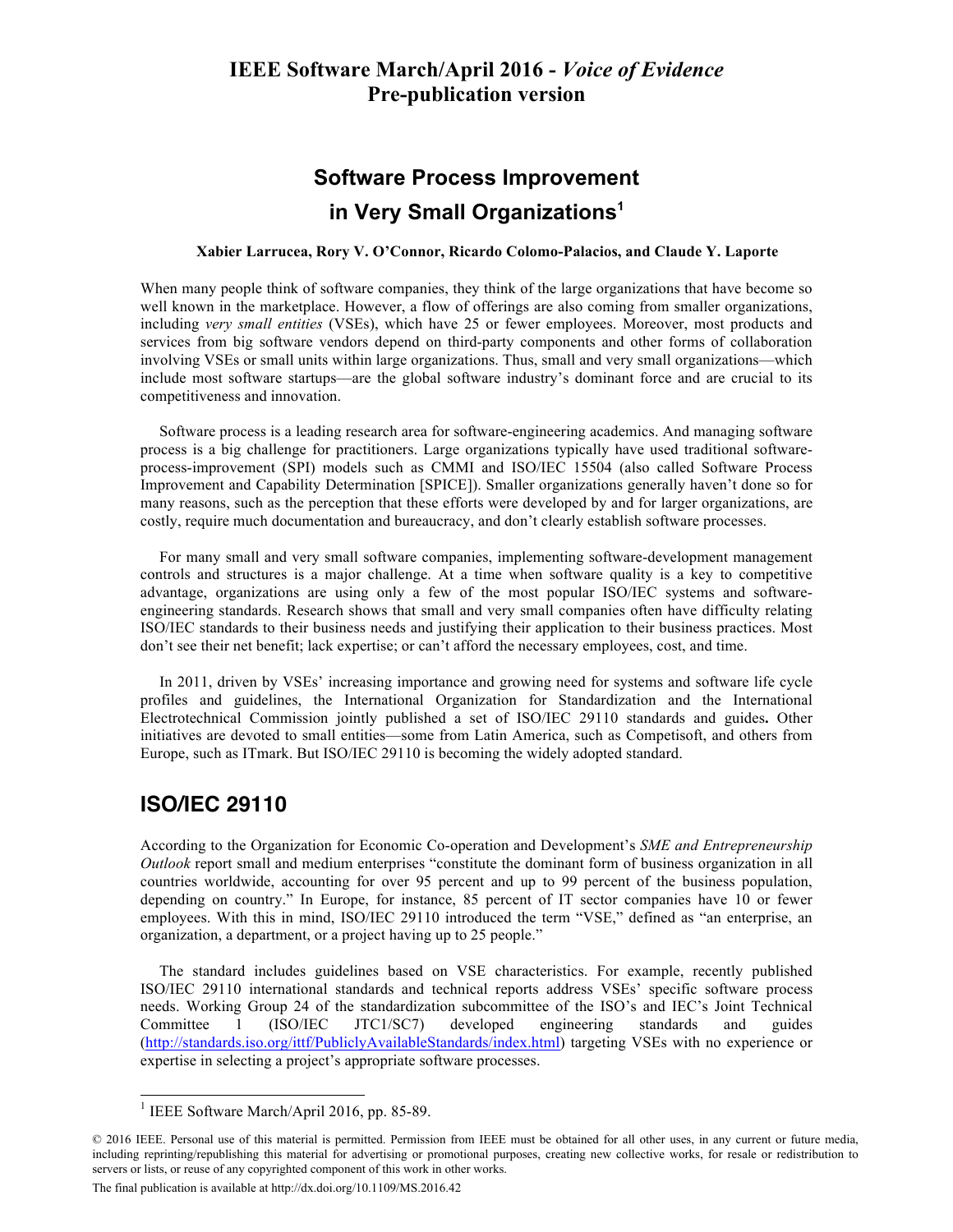At the core of ISO/IEC 29110 is a management and engineering guide (ISO/IEC 29110-5) focusing on project management and software implementation. It comprises a set of profile groups, each containing profiles related by process composition (such as activities or tasks), capability level, or both. For VSEs developing noncritical software, there are four profiles: entry, basic, intermediate, and advanced. Each builds on the previous process, adding management and software-implementation tasks, as well as process supports, for more complex projects or growing VSEs.

A series of deployment packages (DPs; available at http://profs.etsmtl.ca/claporte/English/VSE/index.html) defines guidelines and explains ISO/IEC 29110 processes to help VSEs both deploy the standard and implement the management and engineering guide. Deployment packages typically include process descriptions, activities, tasks, steps, roles, products, templates, checklists, examples, tools, references, and a mapping to other standards and models such as ISO/IEC 12207, ISO 9001 and CMMI. DPs enable VSEs to implement ISO/IEC 29110 processes, activities and tasks without having to implement the management and engineering guide's complete framework.

## **Hurdles and Opportunities**

Rather than provide an exhaustive, systematic ISO/IEC 29110 literature review, an effort performed in  $2013<sup>7</sup>$ , the authors summarize in Tables 1 and 2, respectively, the most common SPI hurdles VSEs face and the opportunities SPI offers them.

We based this on our experience in the field, including involvement in ISO working groups, conference series such as SPICE and European System and Software Process Improvement and Innovation (EuroSPI<sup>2</sup>), and ITmark, and other certification initiatives. In addition, our conclusions are based on decades of software-industry experience in multiple countries:

- During the past five years, we've spent approximately a combined 4,000 hours in SPI-related industry consulting for small and very small companies.
- In the past five years, we've collaborated on more than 20 industry-based SPI research projects with VSEs.
- We've supervised 30 PhD and master's degree SPI research projects related to small companies.
- Among us are the lead editor of the ISO/IEC 29110 initiative, the editor of the ISO/IEC 29110- 2-1:2015 and ISO/IEC 29110-2:2011 standards, and national-delegation heads and members of ISO/IEC JTC1/SC7 working groups.
- We are involved in several certification activities including those related to ISO/IEC 29110 and ITmark.
- Some of us are key contributors to SPI initiatives such as the *SPI Manifesto* (www.iscn.com/Images/SPI\_Manifesto\_A.1.2.2010.pdf) and the forthcoming *SPI Education, Training and Professionalism Manifesto*.
- We've produced more than 100 scientific works related to SPI and small software companies for leading journals, conferences, books, and workshops.

| <b>Type</b> | <b>Name</b>                                           | <b>Description</b>                                                                                                                                     |
|-------------|-------------------------------------------------------|--------------------------------------------------------------------------------------------------------------------------------------------------------|
| Financial   | Deployment costs                                      | There is no consensus on SPI's cost, which includes effort; tool<br>support; and consultancy work on, for example, accreditation and<br>certification. |
|             | prioritization<br>Resource<br>and business continuity | Everyday activities are affected by SPI efforts. If resources are tight,<br>SPI projects could be threatened by inadequate prioritization.             |

#### **Table 1. Common VSE barriers to software process improvement.**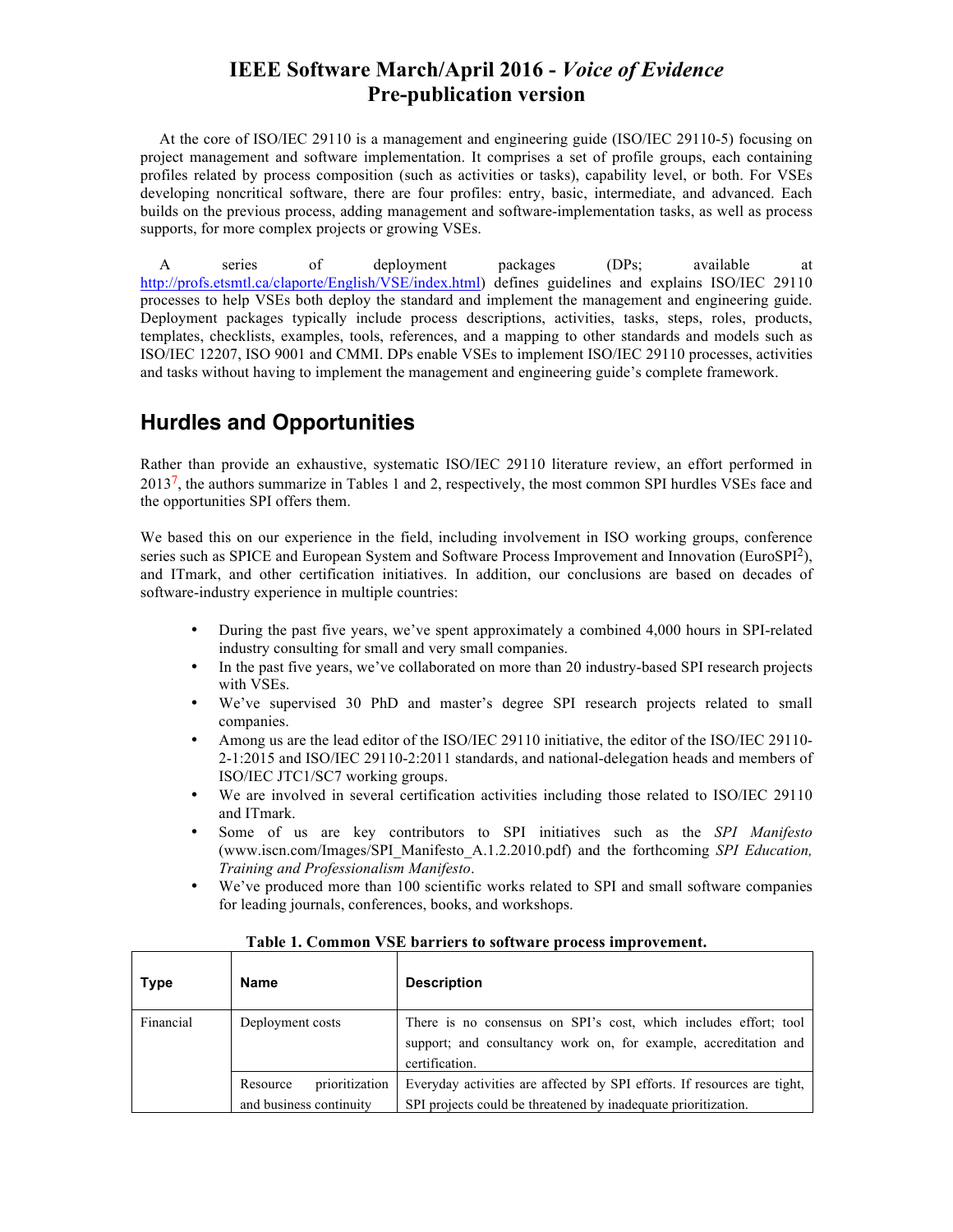| <b>IEEE Software March/April 2016 - Voice of Evidence</b> |  |
|-----------------------------------------------------------|--|
| <b>Pre-publication version</b>                            |  |

| <b>Skills</b>       | Accurate external support | Users need specific technical and general VSE-related skills, which<br>are uncommon, to apply these kinds of models in real settings.                                         |
|---------------------|---------------------------|-------------------------------------------------------------------------------------------------------------------------------------------------------------------------------|
|                     | Internal support          | VSEs are reluctant to devote efforts to train employees how to<br>implement SPI initiatives.                                                                                  |
|                     | Sponsor                   | A lack of continuity in VSE key leaders can threaten the stable<br>sponsorship necessary to provide the leadership and shared vision that<br>assures a successful deployment. |
|                     | Business knowledge        | SPI initiatives must be adapted to each VSE business domain to help<br>VSEs with domain specific with regulatory, safety-critical SPI<br>requirements                         |
| Culture             | Organizational behavior   | SPI initiatives must manage cultural impact and change resistance.                                                                                                            |
| Reference<br>models | Model diversity           | Many reference models could be applied to a VSE in a specific<br>domain, but selecting what is applicable isn't always straightforward.                                       |
|                     | Model adaptation          | Correctly interpreting models and requirements (functional and<br>technical) to VSE settings is a keystone.                                                                   |
|                     | Model complexity          | One of ISO/IEC 29110's main purposes is reducing current reference<br>models' complexity, but complexity can still be an obstacle because of<br>limited resources.            |

| <b>Type</b> | <b>Name</b>                          | <b>Description</b>                                                                                                                                                                                                                                                                                                                                                                                                                                                                                            |
|-------------|--------------------------------------|---------------------------------------------------------------------------------------------------------------------------------------------------------------------------------------------------------------------------------------------------------------------------------------------------------------------------------------------------------------------------------------------------------------------------------------------------------------------------------------------------------------|
| Financial   | Return on investment                 | Benefits, which are more visible in the short term, shouldn't just be<br>measured economically. For instance, reduced waste improves<br>employee engagement.                                                                                                                                                                                                                                                                                                                                                  |
| Culture     | Organizational behavior              | Compared to other standards ISO/IEC 29110 represents a simpler<br>guide (say by comparison to CMMI or ISO/IEC 15504) to process<br>implementation and so will help organizations smoothly transition.                                                                                                                                                                                                                                                                                                         |
| Reference   | Personalized models                  | VSEs can develop reference models fitting their requirements.                                                                                                                                                                                                                                                                                                                                                                                                                                                 |
| models      | Ease of access                       | ISO/IEC 29110's deployment packages are easy to use and enable<br>flexible process deployment, which facilitates the rollout.                                                                                                                                                                                                                                                                                                                                                                                 |
|             | Progression to advanced<br>standards | ISO/IEC 29110's entry profile is a stepping stone to Basic,<br>Intermediate, and Advanced profiles, each of which are going to be<br>published as separate Management and Engineering guides by<br>ISO/IEC. The Entry and Basic profile have been published in 2012 and<br>2011 respectively. The Intermediate profile is expected to be published<br>in late 2016/early 2017. The Advanced profile is expected to be<br>published in 2017 The ISO/IEC29110 family is a stepping stone to<br>other standards. |
| Market      | Clear recognition                    | ISO/IEC29110 provides a management and engineering guide that<br>clarifies terms and is easier for VSEs to use than a heavyweight<br>reference model.                                                                                                                                                                                                                                                                                                                                                         |
|             | Supply chain                         | ISO/IEC 29110's life cycle processes provide guidance to negotiating<br>and agreeing on a service or product to be provided.                                                                                                                                                                                                                                                                                                                                                                                  |
|             | Deployment timeline                  | ISO/IEC 29110 represents a minimal set of required work products<br>and thus reduces deployment time and implementation.                                                                                                                                                                                                                                                                                                                                                                                      |

**Table 2. Common opportunities that software process improvement offers VSEs.**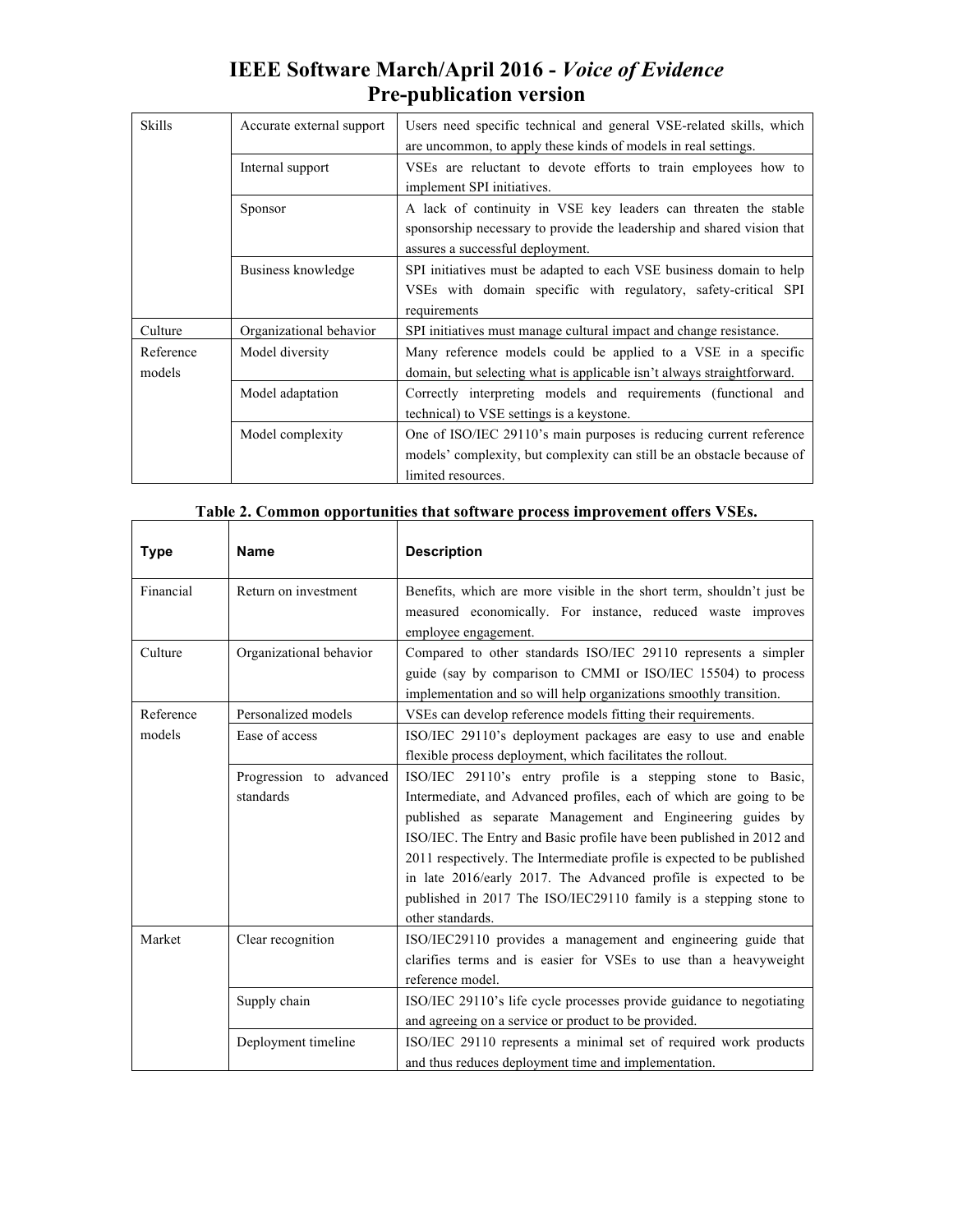### **Toward an Experience Factory**

We're using our study of VSEs to build an *experience factory* that will help them start SPI initiatives. For example, we analyzed 74 VSEs based on the ISO/IEC 29110 Basic profile. As Figure 1 shows, the results for the companies meeting ISO/IEC 29110 requirements. This indicates that most VSEs already have processes in place that satisfy some basic requirements and shouldn't face much difficulty in fully complying. The areas posing the most problems are software implementation, verification and validation, test cases, test procedure, software components, and software architecture and detailed design.



**Figure 1: Results of ISO/IEC 29110 assessments of 74 VSEs**

While work on the experience factory is under way, VSEs can benefit from best practices and performance indicators that we've found so far (http://profs.etsmtl.ca/claporte/english/VSE/ and at http://itmark.eu/wordpress/?lang=en).

VSEs must first identify an objective for their SPI initiatives. They can then choose traditional or more innovative approaches, depending on factors such as their needs and current industry trends.

Our experience factory, containing industrial experiences from multiple VSEs, could help companies launch and promote their chosen SPI practices. Being part of a community, VSEs could share experiences and practices to take advantage of others' experiences and knowledge. They could then select the deployment packages that best meet their needs.

#### **References**

- 1. C. Giardino et al., "What Do We Know about Software Development in Startups?" *IEEE Software*, vol. 31, no. 5, 2014, pp. 28–32.
- 2. [I. Richardson and C.G. von Wangenheim, "Why Are Small Software Organizations Different?"](https://www.researchgate.net/publication/31591096_Why_are_small_software_organisations_different?el=1_x_8&enrichId=rgreq-099c7a79587793890d303bc41fe74833-XXX&enrichSource=Y292ZXJQYWdlOzI5NjQ4MDIzNztBUzozMzg4MDE2NjM3MjU1NjhAMTQ1Nzc4ODAxOTU4OQ==) *IEEE Software*, [vol. 24, no. 1, 2007, pp. 18–22.](https://www.researchgate.net/publication/31591096_Why_are_small_software_organisations_different?el=1_x_8&enrichId=rgreq-099c7a79587793890d303bc41fe74833-XXX&enrichSource=Y292ZXJQYWdlOzI5NjQ4MDIzNztBUzozMzg4MDE2NjM3MjU1NjhAMTQ1Nzc4ODAxOTU4OQ==)
- 3. [M.L. Sánchez-Gordón and R.V. O'Connor, "Understanding the Gap between Software Process Practices and](https://www.researchgate.net/publication/277950698_Understanding_the_gap_between_software_process_practices_and_actual_practice_in_very_small_companies?el=1_x_8&enrichId=rgreq-099c7a79587793890d303bc41fe74833-XXX&enrichSource=Y292ZXJQYWdlOzI5NjQ4MDIzNztBUzozMzg4MDE2NjM3MjU1NjhAMTQ1Nzc4ODAxOTU4OQ==) [Actual Practice in Very Small Companies,](https://www.researchgate.net/publication/277950698_Understanding_the_gap_between_software_process_practices_and_actual_practice_in_very_small_companies?el=1_x_8&enrichId=rgreq-099c7a79587793890d303bc41fe74833-XXX&enrichSource=Y292ZXJQYWdlOzI5NjQ4MDIzNztBUzozMzg4MDE2NjM3MjU1NjhAMTQ1Nzc4ODAxOTU4OQ==)" *Software Quality J.*[, 2015, pp. 1–22;](https://www.researchgate.net/publication/277950698_Understanding_the_gap_between_software_process_practices_and_actual_practice_in_very_small_companies?el=1_x_8&enrichId=rgreq-099c7a79587793890d303bc41fe74833-XXX&enrichSource=Y292ZXJQYWdlOzI5NjQ4MDIzNztBUzozMzg4MDE2NjM3MjU1NjhAMTQ1Nzc4ODAxOTU4OQ==) [http://link.springer.com/article/10.1007/s11219-015-9282-6.](https://www.researchgate.net/publication/277950698_Understanding_the_gap_between_software_process_practices_and_actual_practice_in_very_small_companies?el=1_x_8&enrichId=rgreq-099c7a79587793890d303bc41fe74833-XXX&enrichSource=Y292ZXJQYWdlOzI5NjQ4MDIzNztBUzozMzg4MDE2NjM3MjU1NjhAMTQ1Nzc4ODAxOTU4OQ==)